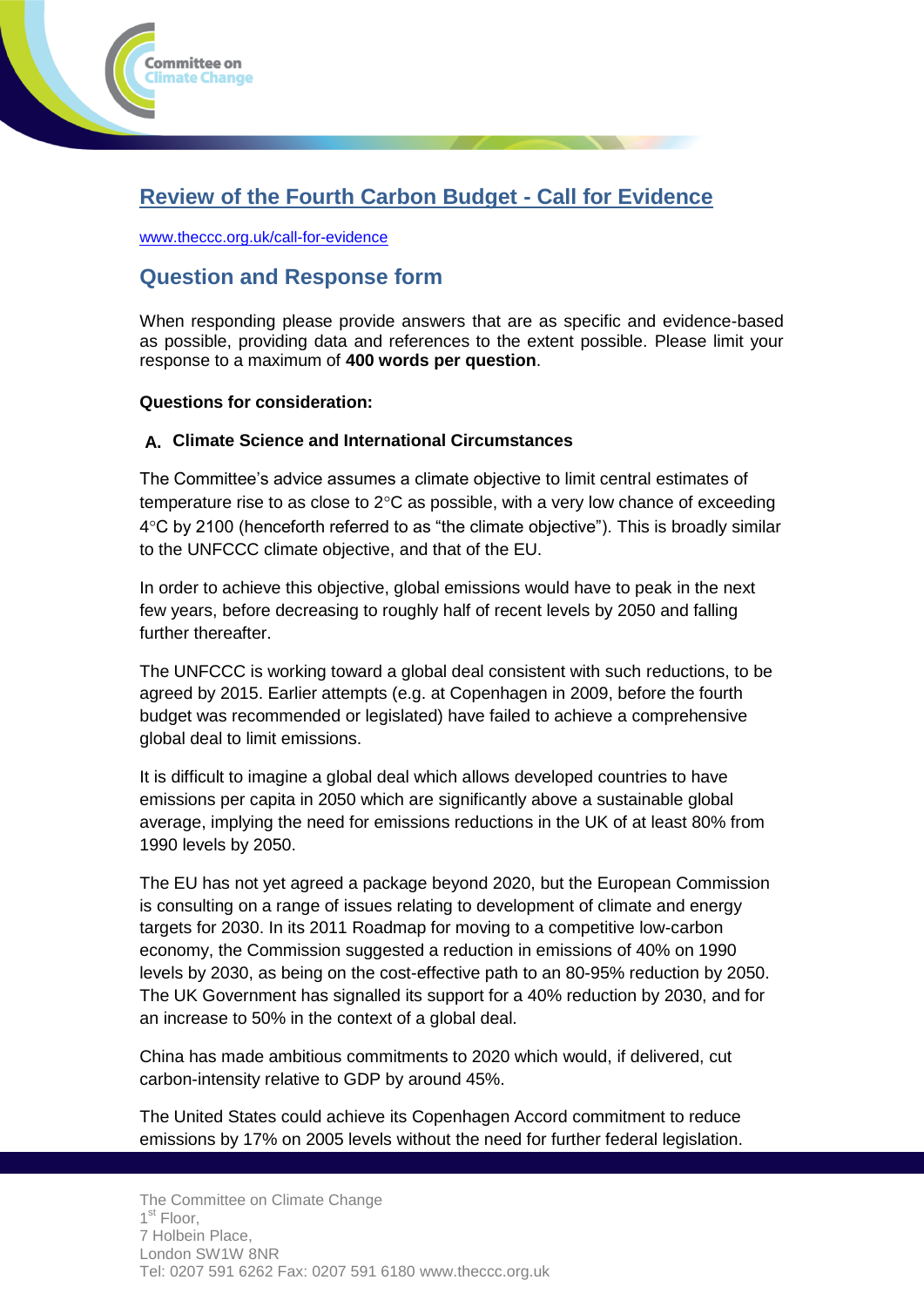*Question 1: Does the scientific evidence justifying the climate objective remain the same as in 2010? In particular, is there new evidence on climate change impacts?*

To the best of our knowledge the scientific evidence about the climate risks associated with 2°C remain essentially the same, awaiting new findings from the IPCC's 5AR. We do, however, respectfully disagree with the Climate Change Committee's *response* to the available science in terms of the risks of passing 2°C it has accepted within its "climate objective". **The CCC seems to embrace global emissions pathways with as little as 37% chance of avoiding 2°C of warming by year 2100.**



The Committee appears to have embraced a *range* of preferred global trajectories involving different risks. We summarise these in the table below:

#### **Table 1: CCC scenarios behind the climate objective<sup>1</sup>**

| Trajectory<br>'name.<br>(Peak year/<br><b>Emissions</b><br>decrease) | Kyoto<br>emissions<br>peak<br>(GtCO2e) | <b>Emissions</b><br>in 2050<br>(GtCO2e) | 2050<br>Kyoto<br>emissions<br>cut from<br>2007 | Cumulative<br>emissions<br>1990-2050<br>(GtCO2e) | Chance of<br>staying<br>under 2°C<br>by 2100 |
|----------------------------------------------------------------------|----------------------------------------|-----------------------------------------|------------------------------------------------|--------------------------------------------------|----------------------------------------------|
| 2016:4%low                                                           | 56.80                                  | 19.61                                   | 59%                                            | 2423                                             | 44%                                          |
| 2016:3%low                                                           | 56.70                                  | 24.14                                   | 50%                                            | 2536                                             | 37%                                          |
| 2014:3%low+                                                          | 55.93                                  | 19.51                                   | 59%                                            | 2252                                             | 49%                                          |

<sup>1</sup> All data fro[m http://archive.theccc.org.uk/aws3/Ch1%20spreadsheet%20-](http://archive.theccc.org.uk/aws3/Ch1%20spreadsheet%20-%20model%20emissions%20and%20climate%20data%20-%20final.xls) [%20model%20emissions%20and%20climate%20data%20-%20final.xls](http://archive.theccc.org.uk/aws3/Ch1%20spreadsheet%20-%20model%20emissions%20and%20climate%20data%20-%20final.xls)

 $\overline{a}$ 

Committee on **Climate Change**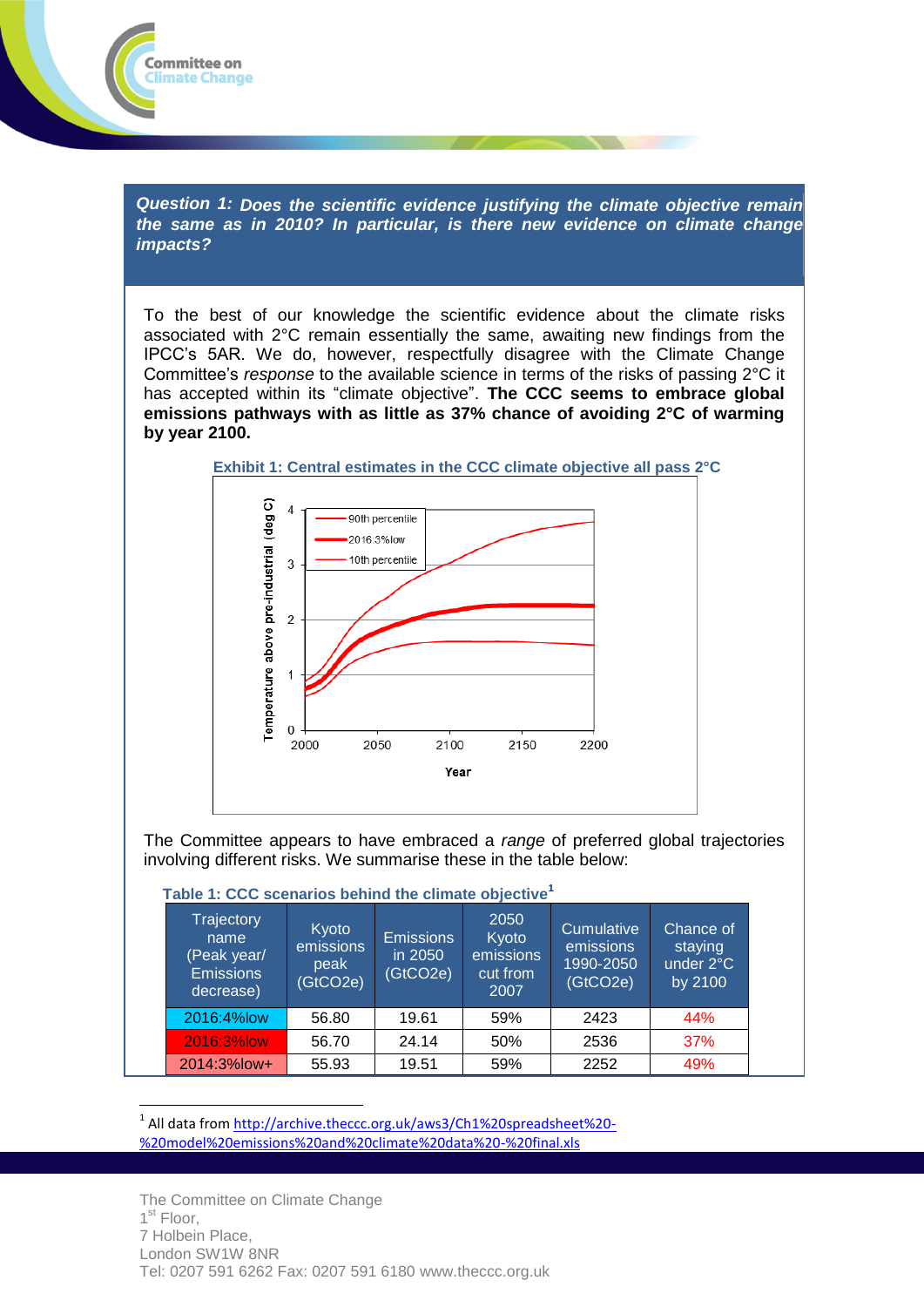

Notably, none of these provide even a 50% chance of avoiding 2°C of global warming.

**It is unclear to us why the Committee has adopted a climate objective which involves such a high probability of exceeding 2°C. A global pathway that is "very likely" (>75% chance) or, at the least, "likely" (>66% chance) to avoid 2°C seems to us far more consistent with Britain's international pledges and also seems a more appropriate reaction to the economic and environmental dangers posed by climate change.** 

We respectfully disagree with the Committee that this objective is "broadly similar"<sup>2</sup> with the pledges made by the UK in various international fora to seek to stabilise temperatures beneath the 2°C guardrail, e.g.:

"The Council believes that global average temperatures should not exceed 2 degrees" (European Council 1996)<sup>3</sup>

"We agree that deep cuts in global emissions are required according to science, and as documented by the IPCC Fourth Assessment Report with a view to reduce global emissions so as to hold the increase in global temperature below 2 degrees Celsius, and take action to meet this objective consistent with science and on the basis of equity" (Copenhagen Accord 2009) $<sup>4</sup>$ .</sup>

We note that, in its 2012 Emissions Gap report, the UN Environment Programme assumes an emissions budget compatible with a 66% chance of avoiding 2°C. We encourage the CCC to follow their lead in defining the climate objective going forward.

**Question 2** *Have the emissions pathways consistent with achieving this objective changed? In particular, is there new evidence on climate sensitivity to emissions?*

Firstly, we note that the global emissions pathways envisaged by the CCC do not seem to have flowed logically from an independent climate objective, but may have significantly informed it. A predetermined decision to hold global emissions reductions to "roughly half of recent levels by 2050<sup>"5</sup> seems to have limited the ambition of the climate objective to its current level (i.e. with a less than even chance of holding global temperature rise below 2°C). As noted in our answer to Question 1, we do not feel that this objective provides sufficient guarantees that we will not pass the 2°C temperature threshold. We advise that, as a minimum, a global emissions pathway consistent with a "likely" (>66%)

 $\overline{a}$ 

 $2$  See CCC introduction to this section of the call for evidence

 $^3$  Community Strategy on Climate Change – Council Conclusions Point 6.

<sup>4</sup> <http://unfccc.int/resource/docs/2009/cop15/eng/11a01.pdf>

 $5$  See CCC introduction to this section of the call for evidence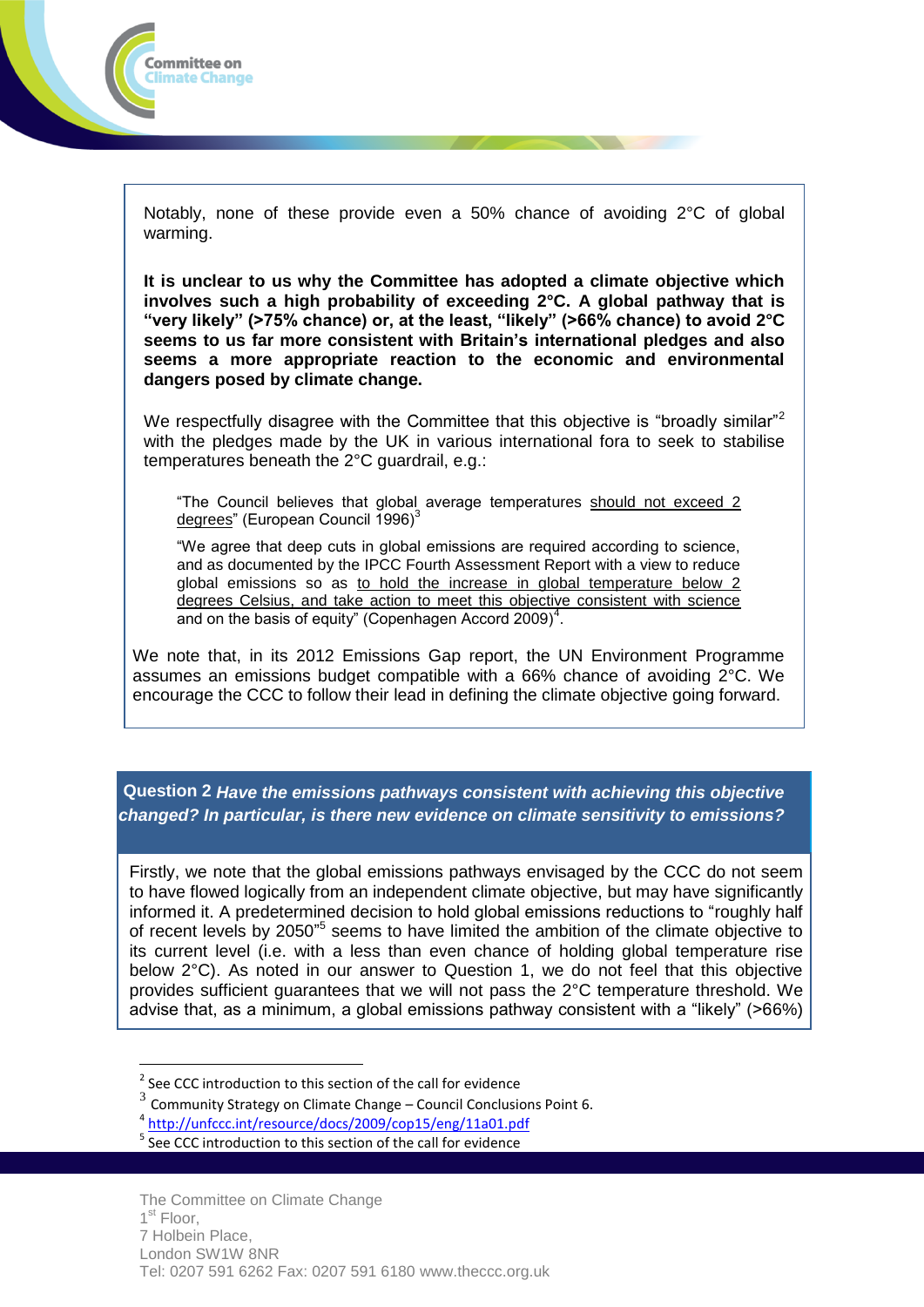

 $\overline{a}$ 

chance of avoiding 2°C should be pursued.

**Secondly, we emphasise that the national emissions pathway the CCC has prescribed for the UK to meet the Climate Change Act does not seem to allow sufficient space for other countries to realistically keep within the global emissions pathways prescribed by the Committee's "climate objective".**

The Committee sets the UK emissions pathway on the basis that: "At a minimum the UK contribution to global effort should track the global pathway (e.g. broadly characterised by equal annual percentage reductions from the early 2020s towards 2 tonnes per capita by 2050)<sup>%</sup> with the added proviso that, "at the country level equal annual percentage reductions to emissions of 2 tCO2e per capita in 2050 would vary by country according to their 2020 entry point"<sup>7</sup>. This approach confers the lion's share of emissions rights to high emitters in developed countries squeezing out poor developing nations. To illustrate: the UK, which currently accounts for 0.9% of global population effectively awards itself around 1.3% of the global emissions space over 1990-2050 under this approach, while Bangladesh which represents 2.2% of current population, would be granted only 0.5% of emissions rights under this system. In other words, the UK gets around 50% more than its population seems to merit, while Bangladesh gets less than a quarter of what it arguably deserves.<sup>8</sup>

At several junctures the Committee has indicated that the current 2050 target and the UK pathway set to meet that target are the *minimum conceivable* under the climate objective.<sup>9</sup> We wholeheartedly agree. The current pathway represent a starting point for UK ambition. A floor which we feel already sits too low. Far from reviewing the  $4<sup>th</sup>$  carbon budget with a view to weakening it, the government should be considering strengthening the budget so that it represents a fairer UK contribution under a global emissions pathway that is commensurate with realistically avoiding 2°C.

Thirdly and lastly, we note that the specific model used by the CCC to determine global budgets, MAGICC 4.11, used climate sensitivity values from the IPCC's Third Assessment Report. As of September 2008, MAGICC has been updated to reflect values in the IPCC's fourth report (now MAGICC 5.3v2). The host website for MAGICC notes:

[http://archive.theccc.org.uk/aws2/4th%20Budget/CCC-4th-Budget-Book\\_plain\\_singles.pdf](http://archive.theccc.org.uk/aws2/4th%20Budget/CCC-4th-Budget-Book_plain_singles.pdf)

"It is difficult to imagine a global deal which allows developed countries to have emissions per capita in 2050 which are significantly above a sustainable global average, implying the need for emissions reductions in the UK of at least 80% from 1990 levels by 2050." CCC preamble to this Question

<sup>&</sup>lt;sup>6</sup> Page 26 [http://archive.theccc.org.uk/aws2/4th%20Budget/CCC-4th-Budget-Book\\_plain\\_singles.pdf](http://archive.theccc.org.uk/aws2/4th%20Budget/CCC-4th-Budget-Book_plain_singles.pdf) <sup>7</sup> Page 26 [http://archive.theccc.org.uk/aws2/4th%20Budget/CCC-4th-Budget-Book\\_plain\\_singles.pdf](http://archive.theccc.org.uk/aws2/4th%20Budget/CCC-4th-Budget-Book_plain_singles.pdf)

 $^8$  Assumes UK budget of 31.2Gt and a budget for Bangladesh of 10.9Gt against a global emissions budget of 2423Gt (i.e. against the 2016 peak:4% decline MAGICC scenario). International Aviation and Shipping Emissions are included with UK IA&S emissions fixed at 2005 levels out to 2050.

 $^9$  "It is hard to envisage a situation where the UK is less ambitious than the global average, which would require that other countries are more ambitious." Page 26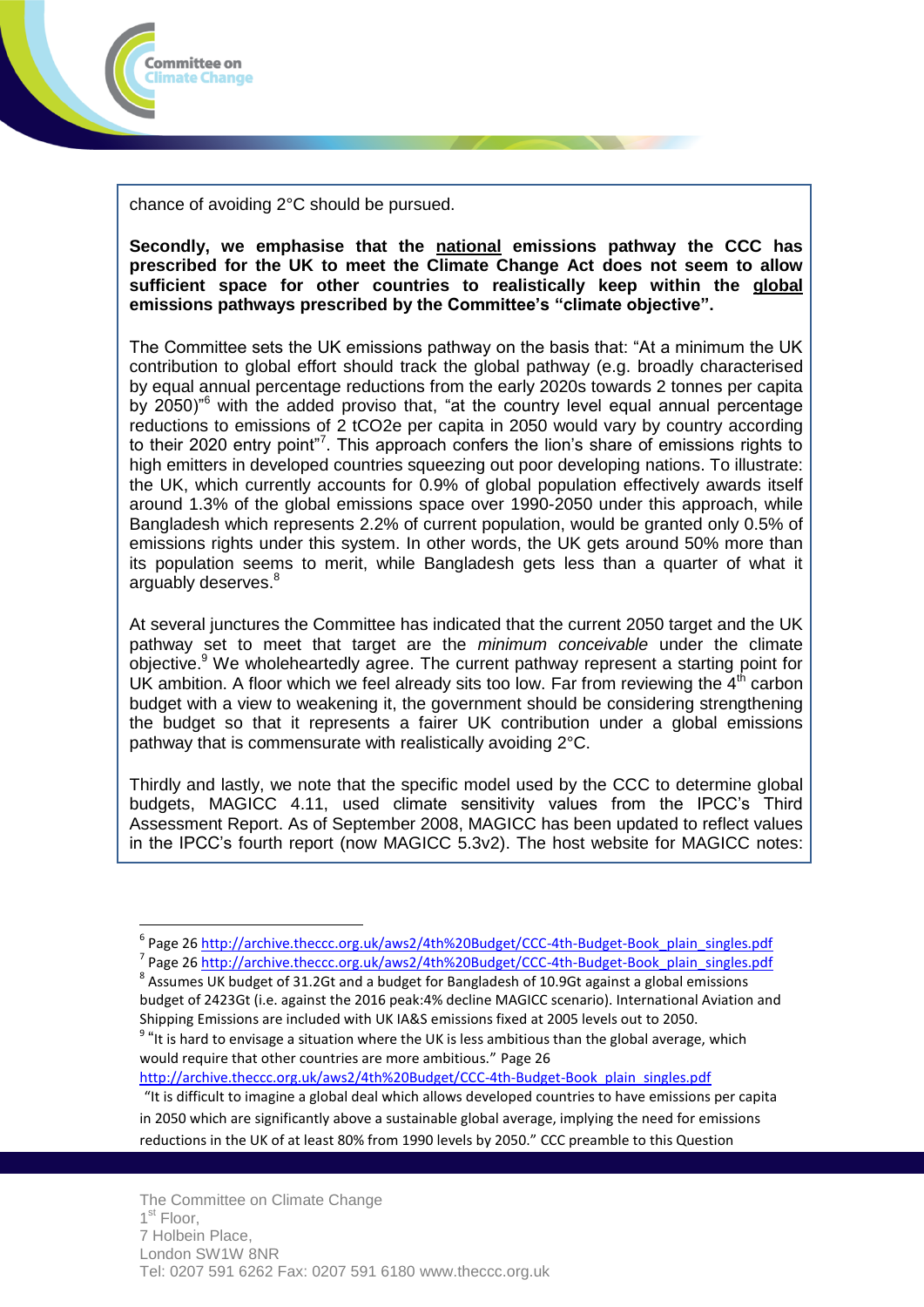

"The default and 90% confidence interval values for the climate sensitivity have been updated to 3.0°C (previously 2.6°C) and 1.5-6.0°C (previously 1.5-4.5°C).<sup>"10</sup> The CCC does not appear to have applied this more recent version of MAGICC as part of its  $4<sup>th</sup>$ carbon budget report. If not, that report may have been applying outdated science in determining the global emissions pathways consistent with its own climate objective. While new science is emerging that climate sensitivity might be lower than that published in the 4AR, we argue that the CCC should use 4AR figures until the new consensus is published in the forthcoming 5AR.

**Question 3** *Does the climate objective remain in play given international developments? Has the likelihood of getting global agreement changed significantly since the budget was set, and if so why?*

We do not feel the likelihood of getting some form of international agreement in 2015 has diminished since the government accepted the  $4<sup>th</sup>$  carbon budget in May 17 2011. If anything international climate and energy developments make the prospects more likely, with U.S.A. emissions dropping sharply through the discovery and exploitation of domestic shale gas, and increased regional efforts within the U.S.A., China and other large emitters to reduce emissions through cap-and-trade schemes and other policy instruments.

**Question 4** *How have the prospects for a new EU package for 2030 changed since the Committee's advice and the setting of the budget? What implications do the latest expectations have for the fourth carbon budget?*

There have been no concrete changes. At the time of writing, the Commission has recently concluded a stakeholder consultation on the 2030 Framework and is expected to respond with a communication or proposal sometime this Autumn. No concrete steps or decisions about the post 2020 climate policy framework are expected before then.

We also note that some form of communication or proposal on the structural reform of the EU ETS is also expected in the Autumn in response to a Commission consultation earlier in the year. At best these will initiate a legislative process, which is unlikely to be complete in the timeframes expressed for the review of the  $4<sup>th</sup>$  budget.

Some have noted that the ETS Directive (2003/87EC) currently specifies an indefinite trajectory for the traded sector cap, declining at 1.74% a year relative to average Phase 2 levels; however**,** there are several reasons the current trajectory of the ETS cap should

<sup>10</sup> <http://www.cgd.ucar.edu/cas/wigley/magicc/>

 $\overline{a}$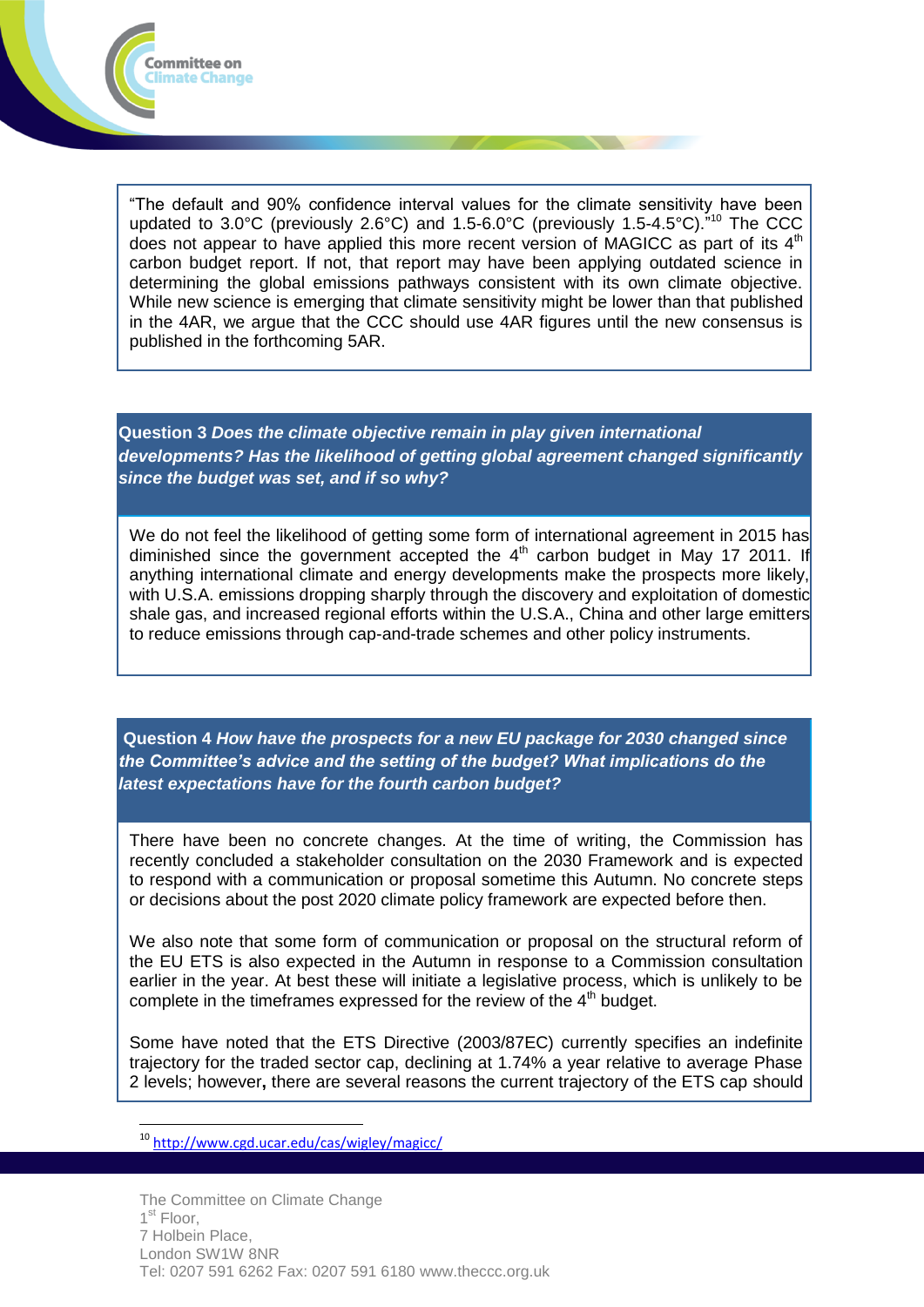

 $\overline{a}$ 

not be taken as a realistic indicator of the trajectory of the cap after 2020:

- Firstly the current trajectory was set to align the ETS with the EU 2020 climate target (on the assumption that two thirds of reductions would take place in the traded sector).
- Secondly, the EU ETS trajectory remains conspicuously out of alignment with Europe's 2050 goal of reducing emissions 80-95% below 1990 levels. According to the European Commission: *"The current linear factor leads to a just over 70% reduction in the ETS cap by 2050, which is not consistent with the EU's agreed long term objective of 80-95% reduction by 2050 compared to 1990"*<sup>11</sup>

It is very likely, then, that the trajectory of the ETS cap after 2020 will be steepened to align it with whatever 2030 target is politically agreed, and/or the 2050 climate milestone.

**The EU's 2030 targets are unlikely to be resolved until the run-up to the UNFCCC COP/MOP in Paris in December 2015, with some conditional elements of that offer unlikely to be resolved until after that conference is concluded. The EU policy context is therefore highly unlikely to be resolved within the timelines scheduled for the review of the 4th carbon budget. Even if they were, we note it remains unclear what yardstick would be used to assess the efforts of Europe and other countries against the UK.**

**Question 5** *What flexibilities are appropriate to reflect possible future changes in EU and international circumstances?*

Where burden sharing agreements reached at international level oblige the UK to reduce its emissions further than those required under budgets set by the CCC, then the international burden agreements should take precedent and the domestic budgets should be tightened accordingly.

In the opposite event, however, where the CCC budgets are more stringent than those prescribed by burden-sharing agreements in the EU, the UNFCCC or other international fora, there is no reason the UK should feel obliged to weaken its domestic targets and budgets. Instead, we advise that the government should cancel any spare carbon allowances awarded it by these bodies which exceed the emissions space it has allowed itself in a given period. We will expand on this in our answer to Question 11.

<sup>11</sup> Point 4.3 [http://ec.europa.eu/clima/policies/ets/reform/docs/com\\_2012\\_652\\_en.pdf](http://ec.europa.eu/clima/policies/ets/reform/docs/com_2012_652_en.pdf)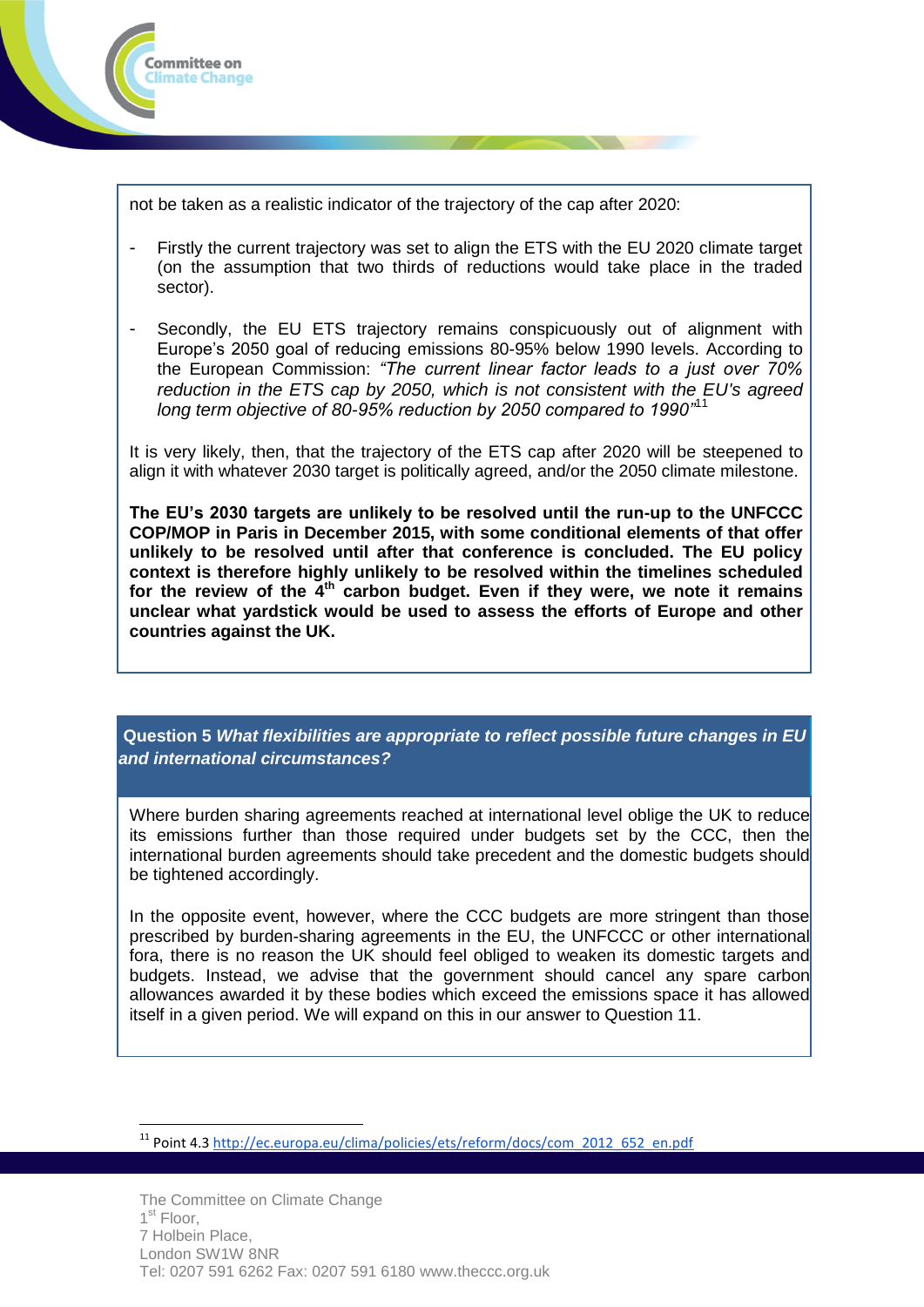

# **B. Technology and economics**

In recommending the level of the fourth carbon budget, the Committee developed scenarios which embodied cost-effective emissions reductions to meet the 2050 target.

These scenarios, set out in detail in the Committee's report *The Fourth Carbon Budget – Reducing emissions through the 2020s*, include substantial investment in low-carbon power generation, roll-out of low-carbon heat (heat pumps and district heating), development of the markets for ultra-low emissions vehicles and a combination of energy efficiency measures and fuel switching in industrial sectors.

They were based on official emissions projections together with an assessment of the cost and feasibility of abatement options. Since 2010, official emissions projections have been significantly reduced in the industry and waste sectors, meaning that meeting the legislated  $4<sup>th</sup>$  carbon budget would require less effort than originally envisaged.

**Question 6** *Is there any new evidence to suggest that the type of scenarios upon which the budget was based are no longer feasible or cost effective?*

ANSWER: No Comment

**Question 7** *In particular, does the possibility of shale gas in the UK change the economics of the fourth carbon budget?*

ANSWER: No Comment.

**Question 8** *Should the budget be tightened to reflect headroom due to significantly lower emissions projections (e.g. due to slower than expected economic growth) since 2010?*

Yes, the interim budget should be tightened.

Firstly, within its own terms of reference the CCC makes a compelling case that the carbon budgets should describe a roughly similar trajectory pre-2020 to post-2020 if the

The Committee on Climate Change 1<sup>st</sup> Floor, 7 Holbein Place, London SW1W 8NR Tel: 0207 591 6262 Fax: 0207 591 6180 www.theccc.org.uk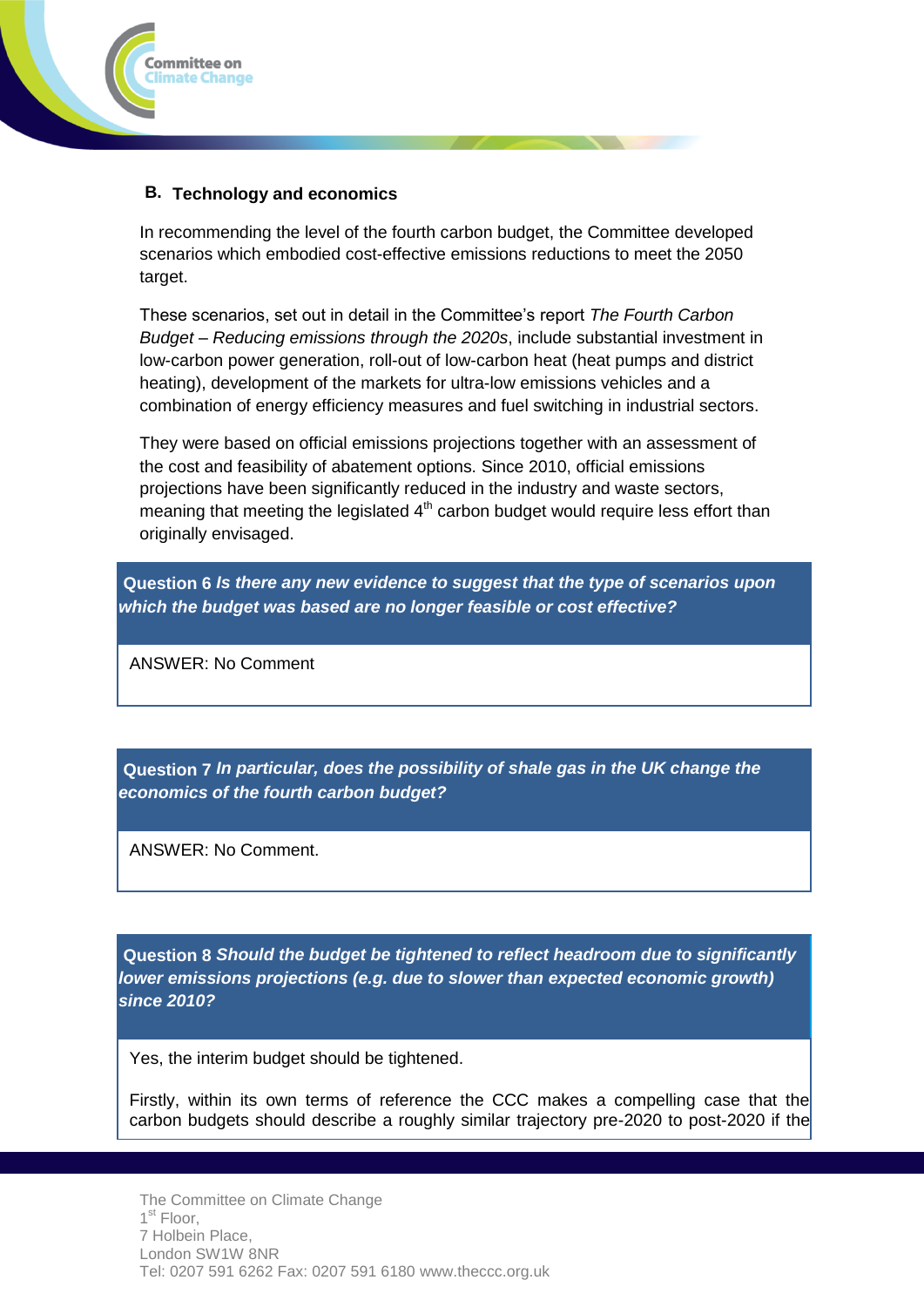

UK is to meet its 2050 climate target cost-effectively. If the pre-2020 trajectory is too weak this will require emissions over 2020-2050 to fall at a rate that would be extremely challenging and expensive for the UK.



### **Exhibit 2: Steeper post 2020 reductions required by interim path**

Secondly, we note that the burden-sharing principles applied by the CCC, i.e. steady convergence in emissions from 2020 towards a common per capita level in 2050, fail to address the burning question of whether the UK is making an adequate contribution towards the peaking of global emissions in the next few years as is required if its own climate objective is to be met. As UNEP has highlighted in its 2012 Emissions Gap report, existing climate pledges out to 2020 remain insufficient to keep the world on track for costeffectively avoiding two degrees.

Thirdly, as noted in Question 2, we feel that a more ambitious global budget (compatible with a >66% chance of avoiding 2°C) and a fairer effort sharing methodology should be applied when determining the UK's emissions trajectory (i.e. one which assigns emissions rights under the global budget on the basis of national share of global population in 1990). This methodology prescribes extremely stringent total carbon budget for the UK over 1990-2050 which do not allow it the luxury of spare headroom in the first three budgets.

# **C. Other issues**

As required by the Climate Change Act, in designing the fourth carbon budget we considered impacts on competitiveness, fiscal circumstances, fuel poverty and security of energy supply, as well as differences in circumstances between UK nations. Previous high-level conclusions on these were: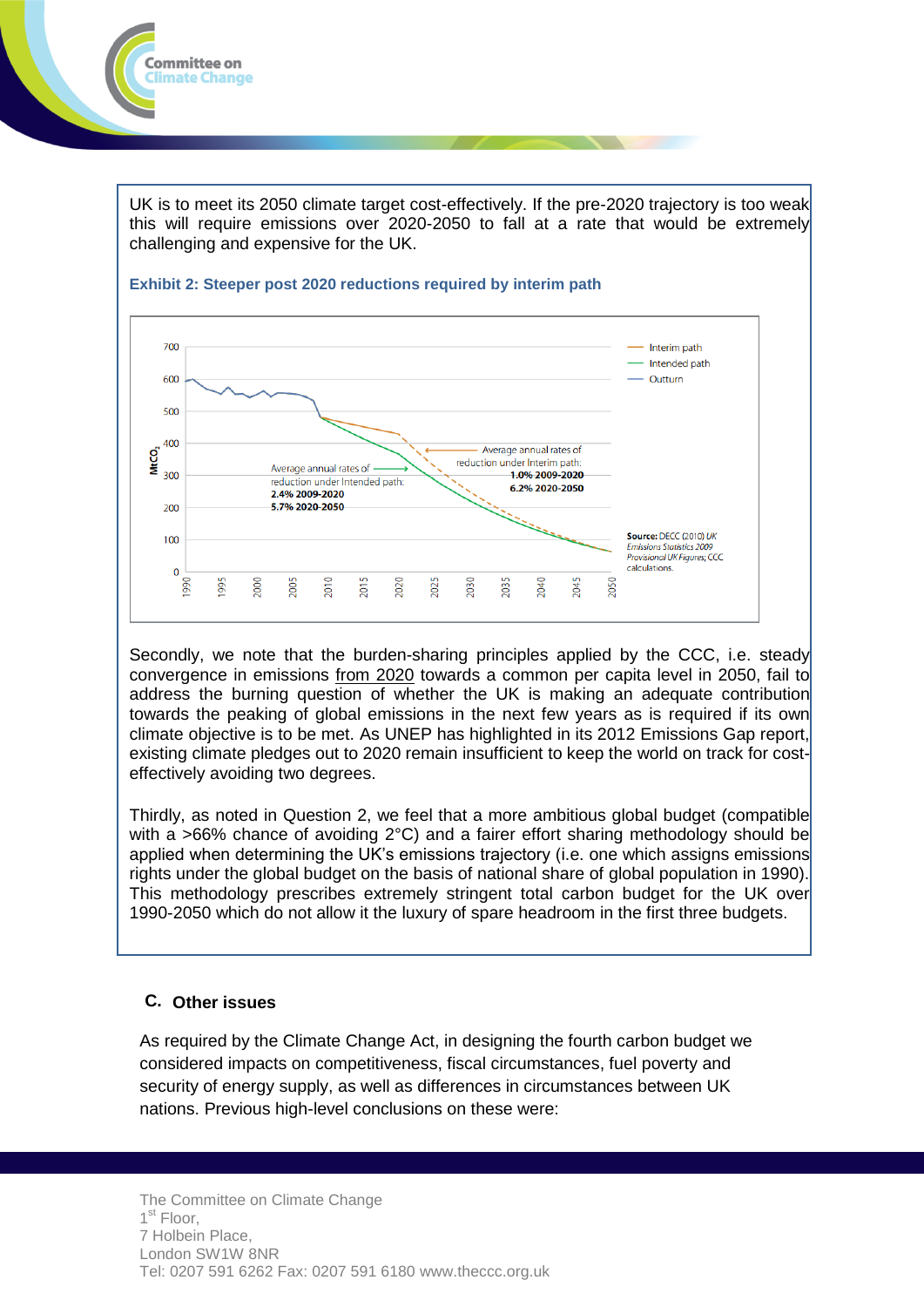

- **Fiscal impacts**. The order of magnitude of any fiscal impacts through the 2020s is likely to be small, and with adjusted VED banding and full auctioning of EU ETS allowances could be neutral or broadly positive.
- **Fuel poverty**. Energy policies are likely to have broadly neutral impacts on fuel poverty to 2020, with the impact of increases in electricity prices due to investment in low-carbon generation being offset by energy efficiency improvement delivered under the Energy Company Obligation. Incremental impacts through the 2020s are likely to be limited and manageable through a combination of further energy efficiency improvement, and possible income transfers or social tariffs.
- **Security of supply** risks due to increasing levels of intermittent power generation through the 2020s can be managed through a range of flexibility options including demand-side response, increased interconnection and flexible generation. Decarbonisation of the economy will reduce the reliance on fossil fuels through the 2020s and thus help mitigate any geopolitical risks of fuel supply interruption and price volatility.
- **Devolved administrations**. Significant abatement opportunities exist at the national level across all of the key options (i.e. renewable electricity, energy efficiency, low carbon heat, more carbon-efficient vehicles, agriculture and land use).

**Question 9** *Is there any new evidence to suggest that (incremental) impacts of the fourth carbon budget on competitiveness, the fiscal balance, fuel poverty and security of supply have become unmanageable?*

ANSWER: No comment

Committee on limate Change

**Question 10** *Is there any new evidence on differences in circumstances between England, Wales, Scotland and Northern Ireland that suggest the need to change the budget?*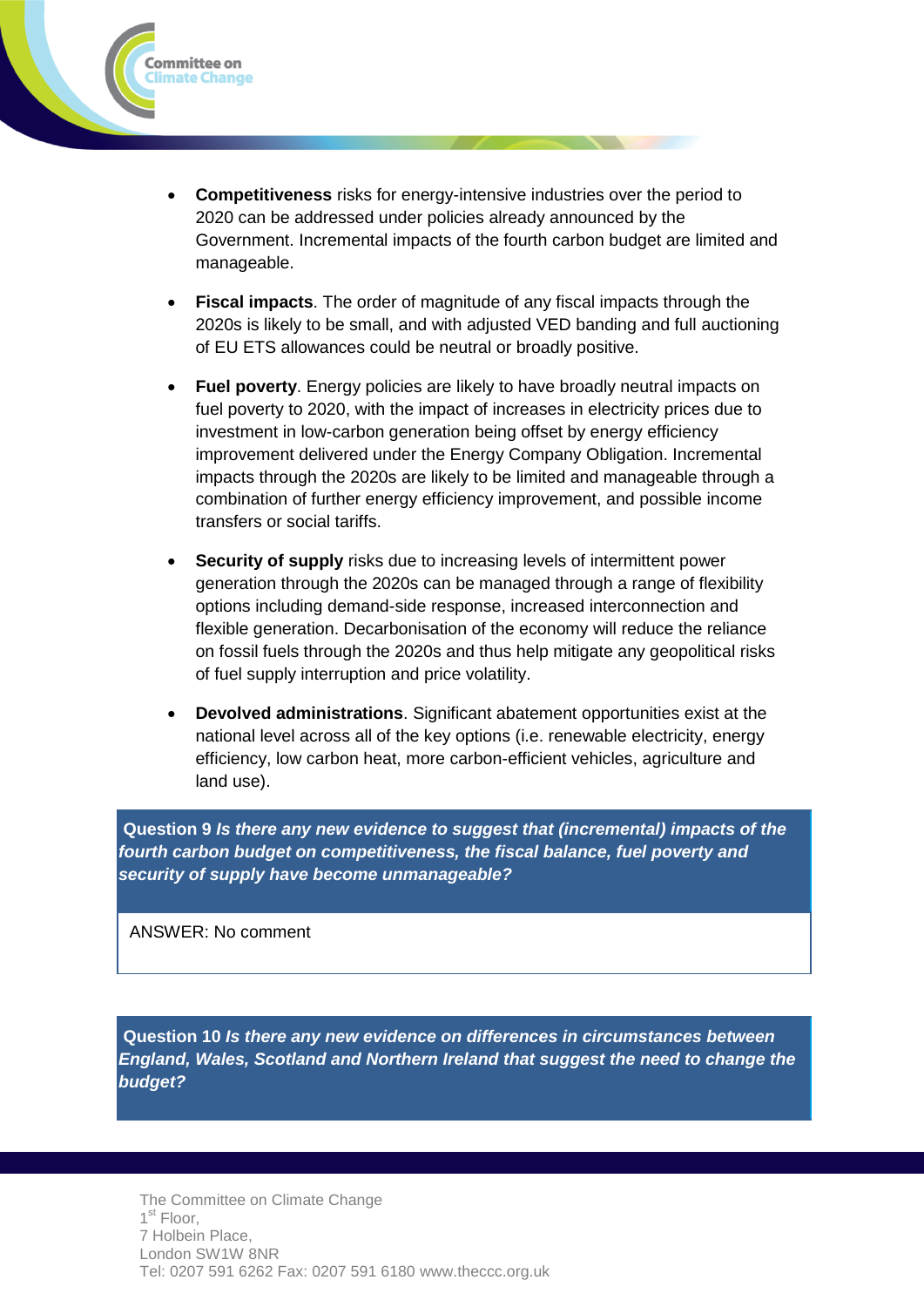

ANSWER: No comment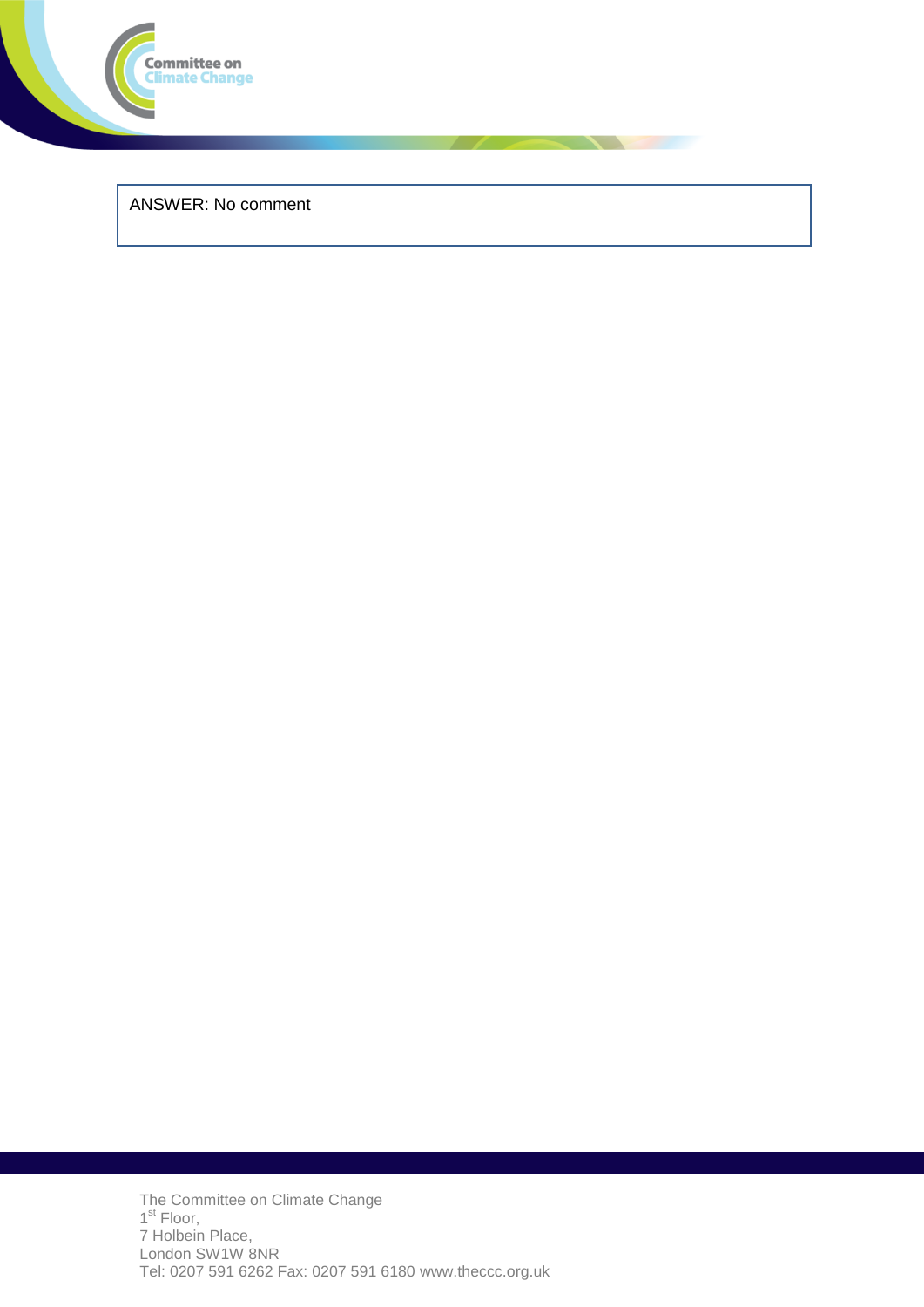

**Question 11** *Is there anything else not covered in your answers to previous questions that you would like to add?*

We note that the current design of the UK carbon budgets anchors them to the carbon budgets set under burden-sharing arrangements in EU legislation, in particular the EU Emissions Trading Scheme. At first glance this seems to limit the UK's autonomy in terms of its capacity to set its own budgets according to its own laws and its internal levels of ambition, but we feel this dilemma is easy to negotiate: **if the UK feels inclined to go further than the EU burden sharing arrangements currently allow, it can simply exercise its prerogative to cancel any EU allowances awarded it for auction which it feels are unwarranted.** In effect this allows the UK to unilaterally tighten the EU carbon budgets after burden sharing negotiations are complete, by forfeiting excess allowances.

We note that the CCC has prescribed that the 4th carbon budget (2023-2027) should be a "Domestic Action Budget" which seeks to ensure that UK emissions are accounted for on a gross basis, independently of any traded effort (either with Europe via the EU ETS, or internationally via Kyoto credits). While we agree with the CCC that the UK should pursue an aggressive programme of domestic decarbonisation if it is to cost-effectively meet its 2050 target in the Climate Change Act, we worry that a Domestic Action Budget that is lower than the corresponding budgets set at EU level would, have no environmental benefit on a *net* basis, as spare allowances from the EU Emissions Trading Scheme would be sold on to other EU Member States for their usage.

This should not deter the Committee from advancing a Domestic Action budget, but -- in order to protect the environmental integrity of that domestic budget and to prevent the UK from undermining the EU ETS -- it should prompt the CCC to support this proposal with a recommendation to cancel any EU carbon allowances over and above this domestic budget. We propose two mechanisms by which this cancellation might be achieved:

- 1. An *ex ante* cancellation: After calculating the volume of EU ETS allowances that are superfluous to domestic requirements under the 4th carbon budget, the UK could move to withdraw and cancel these from the quantity to be sold via the UK auction platform.
- 2. An *ex post* cancellation: At the end of the budget period, the UK could purchase back from the market any EU allowances exceeding those allowed under its domestic action budget. This could be funded through government receipts from the auctioning of ETS allowances and from the Carbon Price Support.

Cancellation of allowances under either of these proposals would imply a loss of revenue to the Treasury, but in both instances this loss stems from the UK rejecting allowances it feels are incompatible with its desired level of ambition, and to which the government feels it is not entitled. We argue that it is totally inappropriate that the UK

The Committee on Climate Change 1<sup>st</sup> Floor, 7 Holbein Place, London SW1W 8NR Tel: 0207 591 6262 Fax: 0207 591 6180 www.theccc.org.uk